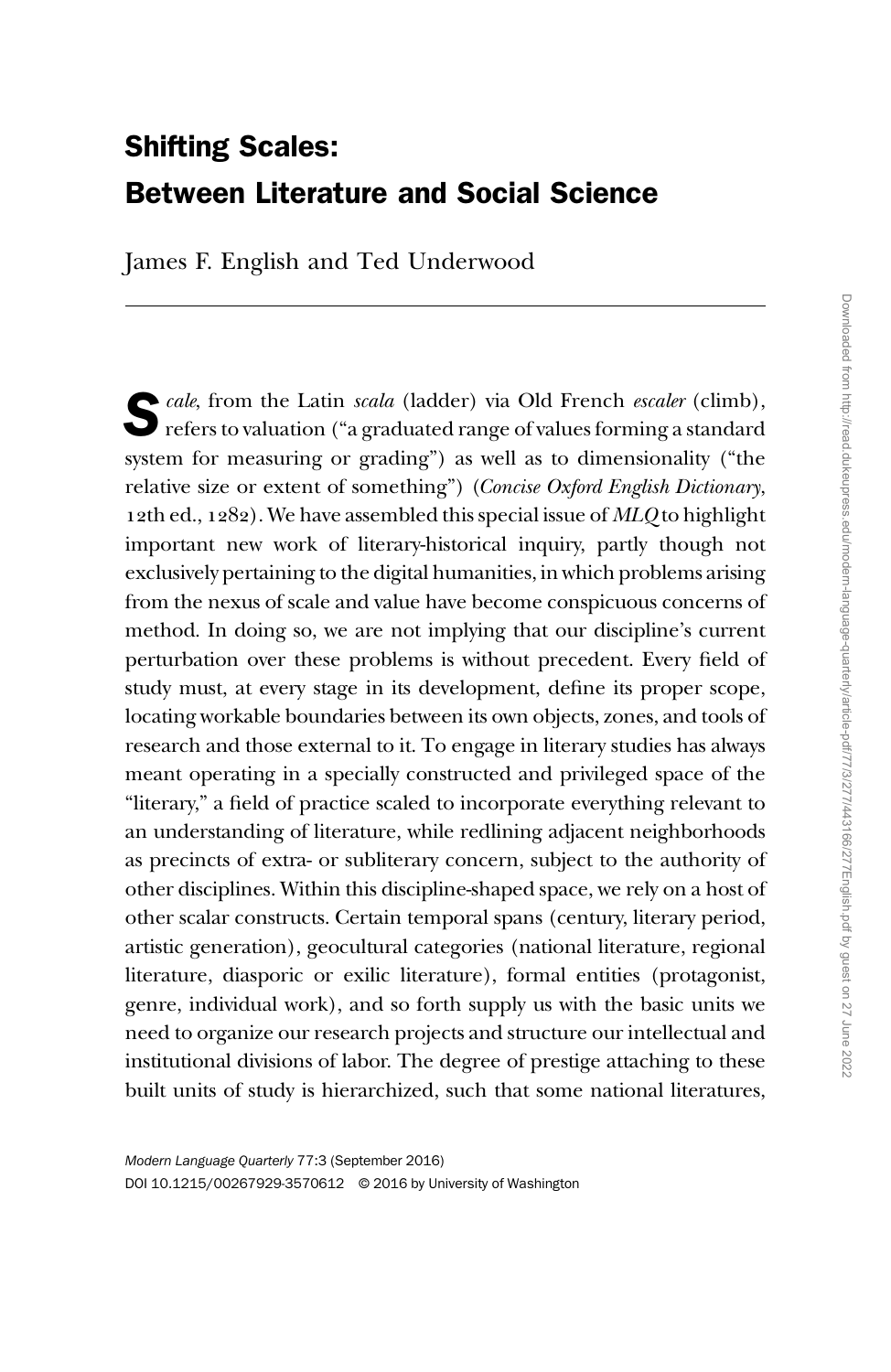historical periods, genres, and individual works hold more value on the field than others; they carry more weight and exert greater influence than the units around them. And while the bulk of normative scholarship operates comfortably in accord with prevailing scales and values of scholarly practice, much of the excitement has arisen from the impulse to challenge them.

Indeed, a familiar narrative of our discipline's history presents it as essentially a drama of competing scales. The founding schools in the early decades of the last century all sought to establish literary studies as a distinct and legitimate—teachable, testable, rigorous—field of higher learning via radical contractions of the set of objects relevant to the enterprise. Different though they were, the movements that emerged in Moscow, Cambridge, and Baton Rouge all fought for much narrower specifications of the literary object than had been on offer previously through philology or belles lettres. They distinguished it sharply from other kinds of linguistic and cultural artifact, isolated it from the social contexts of authorship and publishing, largely withdrew it from the history of languages, and all but severed its connection to ancient models. Along with this reduction to the range of relevant objects came new methods privileging smaller units of scholarly analysis: most famously the isolate "poem itself" (Brooks and Warren 1976 [1938]: 13), enshrined by the New Critics, but also subsidiary units meant to capture the truly "poetic" elements of a text, such as the "device of enstrangement" for the Russian formalists (Shklovsky 1990: 9), and companion units such as the brief "protocol" of individual response, whose assessment alongside the poetic text shaped the terms of practical criticism (Richards 1929). Scalar contraction was, for half a century, a winning strategy. Literary studies massively expanded its institutional footprint and widened its cultural power while for the most part maintaining an orthodoxy of methodological constraint with respect to the scope of its analytic procedures and its expertise.

Then, in the final quarter of the century, the great contraction ended, producing a kind of big bang effect that accelerated the dilation of the analytic aperture of literary studies. Having isolated the "poem" as its raison d'être, justifying its place in the academy on the basis of the specialized forms of expertise required to understand the inner workings of literary art, the discipline began to admit for scholarly study the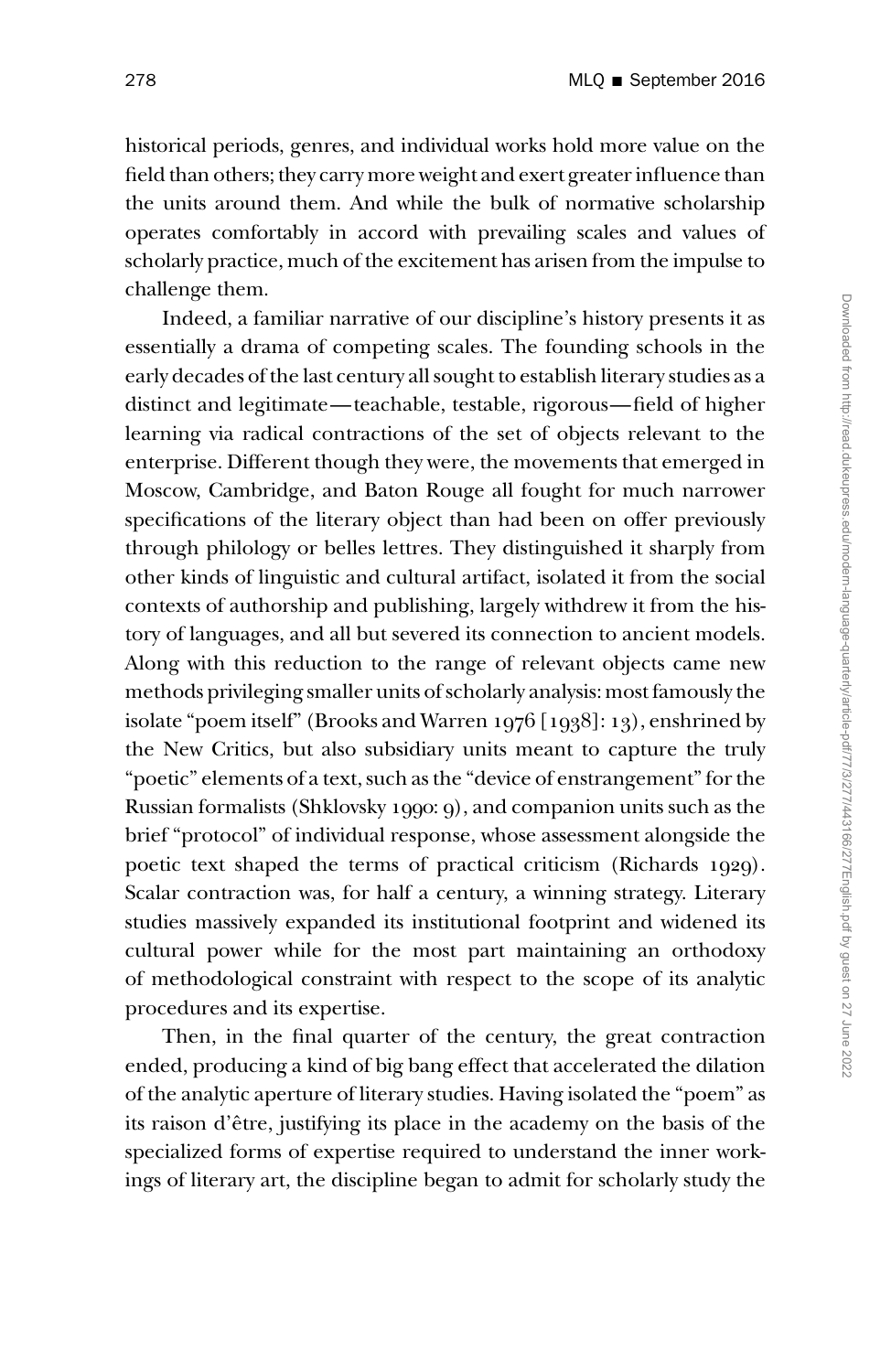very objects against which the poem was defined: genre fiction and comic books, popular-music lyrics, products of global screen culture or of the fashion and advertising industries. Having pushed authorial biography outside the compass of concern, the discipline launched major subfields based precisely on the social identities of authors: women's literature, African American literature, gay and lesbian literature. Having all but killed off the discipline of philology, literary studies claimed much of that discipline's old territory for itself, reviving attention to the history of books and manuscripts and textual variants, to systems of print and publication, institutions of sale and circulation, practices of reading and reception. Having scrupulously sequestered literary study from the study of extraliterary history, the discipline began to reorganize much of its research agenda under the motto "Always historicize!" ( Jameson 1981: 9), a turn that eventually led scholars to incorporate into their literary research texts and artifacts as seemingly remote as medical case studies, juridical documents, ships' logs, field notes, and shopping lists. By the end of the century, what had begun as a project of narrow formal specification, insistently modest in scope, had burgeoned into the most capacious of disciplines, scaled to support research into archives so vast and heterogeneous as to seem coextensive with the territory of the humanities themselves.

This is admittedly a cartoonish history, treating as absences what were in fact vital but less valued countertendencies and failing more generally to place enough weight on the value side of the scale-value equation. The drive toward a wider program of literary research was always also a struggle over regimes of cultural status and standards of institutional access, and we know that in many respects our discipline remains even today a narrow and exclusionary one. Still, most of us would probably concede the thrust of the narrative, that the field has been expanding conceptually and analytically, widening its purview and increasing exponentially its stock of raw material, for much of the last half century.

One way to view the discipline's current intense engagement with problems of scale is as an apotheosis of this expansion. Indeed, Eric Hayot (2013) says that the discipline is facing a "*crisis of largeness*." He observes that, since the turn of the twenty-first century, "all (or almost all)" of the major developments in literary studies have sought "to substantially enlarge the scale at which we discuss literature and literariness."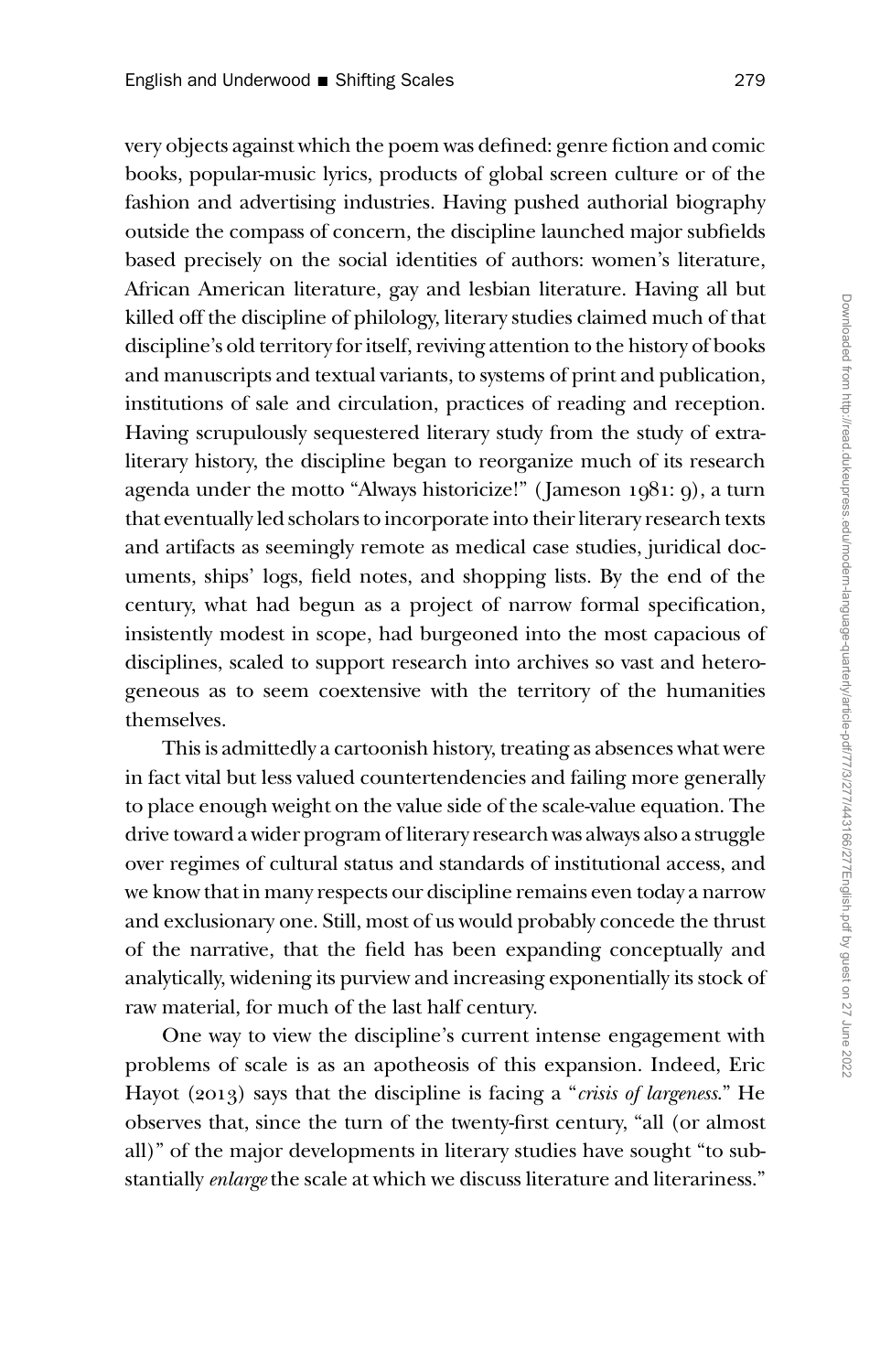His account of these developments suggests why their impact might be more disruptive than what occurred at earlier moments of disciplinary build-out: while previous expansions widened the field that we collectively produce, they did not force us individually to work with larger units of analysis, certainly not with the immense units that are now in play.

To be sure, an expansion or contraction along one axis of research generally gives rise to new scales, standards, and units of measure along other axes. The broadening of the discipline space of literary studies from the 1970s through the 1990s did bring some new, larger units to the forefront of research, as when early attempts to understand the cultural role of television occasioned a shift from the individual program as the primary unit of analysis to what Raymond Williams (1989 [1971]: 133) termed the "general flow" of programming: "the organization, the methods and the values within and through which particular programs occur." If widely adopted, this shift would have discouraged literary scholars from simply substituting a single television show for a novel or play so as to produce an article-size "close reading" of a soap or sitcom. But the continued dominance of this latter practice indicated just how deeply ingrained was the methodological preference for close scrutiny of text-size units. New Historicism, to take another example, extended literary-historical research into a vast new set of archives but also (notoriously) privileged very small units of textual and temporal analysis. Its essential method was "what in optics is called foveation, the ability to keep ...a tiny, textualized piece of social behavior within the highresolution area of focus" (Greenblatt 1997: 18) even while pursuing a grander line of inquiry. This was true of New Historicism's handling of temporal as well as textual units, as when it endeavored to grasp the discursive logic of an entire literary period by making a synchronic deep dive into "a single year's writings" (Chandler 1998: 32). For all its expansive effect on the texts and topics deemed pertinent to literary studies, New Historicism was in this respect a "nanohistoricism" (Liu 2008: 5).

Today, by contrast, we confront something more like gigahistoricisms. The system of discrete and contrasting literary periods, among the discipline's most durable devices (Underwood 2013), has been put under pressure by long-span approaches such as Rita Felski's (2008; 2011: 574) study of the "transtemporal" dimensions of literary response,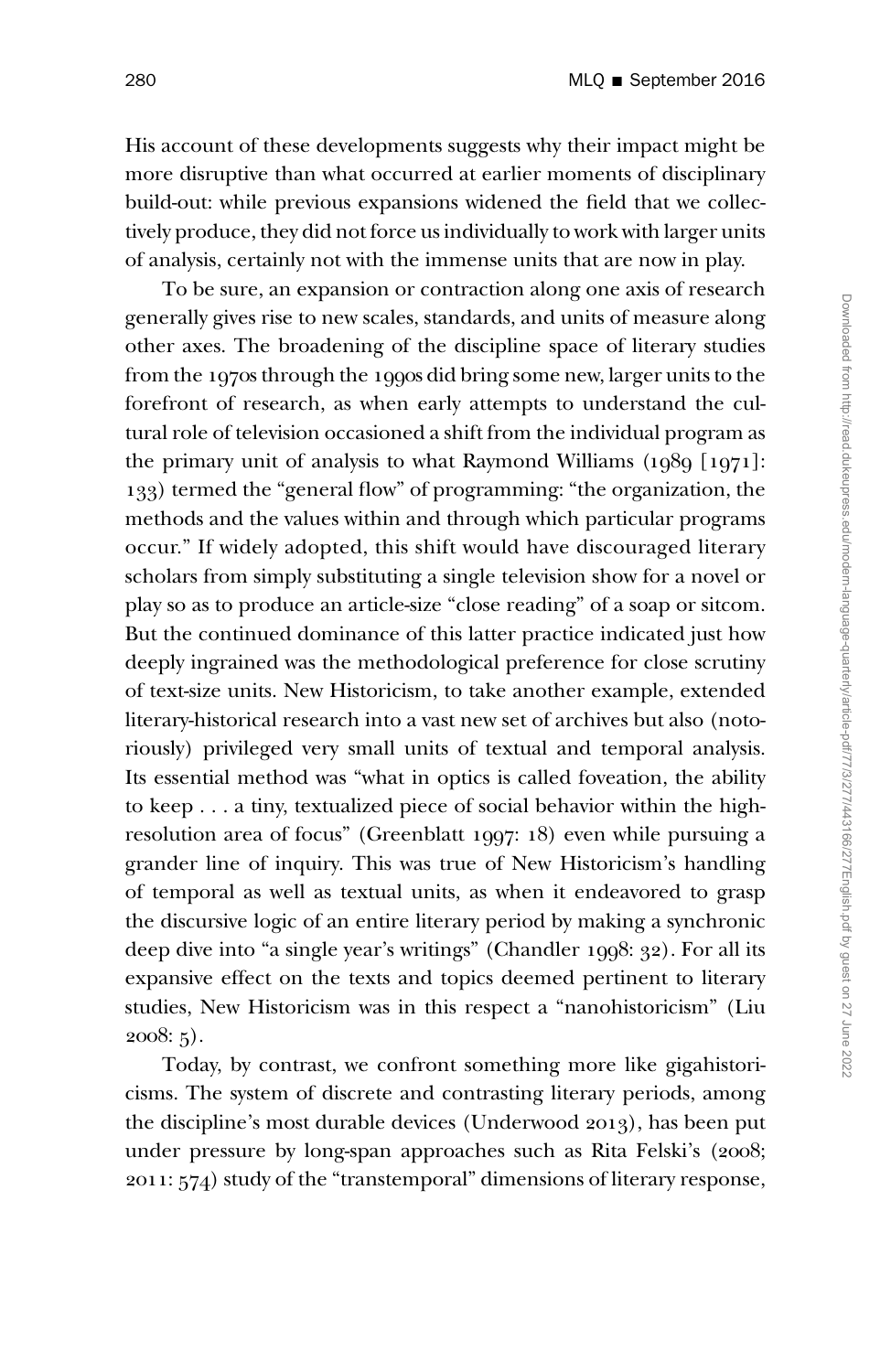Laura Doyle's (2015: 338) "longer *durée* dialectics" for postcolonial literary studies, and Wai Chee Dimock's (2006: 225) probing of American literature's "deep time" backstory, a multicentury project that gestures toward the still more extreme temporal units of "geological and cosmological time," deployed in various fashion by practitioners of evolutionary criticism (Boyd, Carroll, and Gottschall 2010) and the ecocritical mode of environmental humanities (Buell 2007; Heise 2014). With their invocations of the "planetary," some of these deep-time versions of literary history have contributed as well to a decisive enlargement of geographic units. The division of the field into relatively discrete national literatures, still common practice in the 1990s, has begun to seem downright archaic in light of reorientations toward transnational and transoceanic research and the general effort, highlighted by David Damrosch (2011: 20), to cultivate a "fully global perspective" on literary production and exchange. This effort has of course gained substantial impetus from the work of Franco Moretti (2013: 49, 105), whose provocative conjectures on world literature and its history entail analysis of formal units "much larger" than the individual text, as large even as the "world literary system"itself, or what Pascale Casanova (2005: 12), in her own influential approach to literature's global history, calls the world literary "space" or "structure," and what Alexander Beecroft (2015: 17–21) further elaborates as an "ecology" of world literature from antiquity to the present. It was the challenge of conducting formal analysis on such a scale that led Moretti to undertake the series of computational experiments he characterized as "distant reading," an approach that seemed to bring literary studies (kicking and screaming) into the age of "big data," its humanscale canons of masterworks subsumed into digitized corpora containing tens or hundreds of thousands of texts.

A "crisis of largeness," then: literary studies driving itself to such extreme scales of analysis that it becomes methodologically unmanageable and incoherent as a regime of value. That is one way to describe the state of affairs in 2016, but it is not the perspective we bring to this special issue. Among other things, we want to take into account the fact that many recent initiatives have sought to conduct literary study on humbler rather than grander scales. Noting the spread of such approaches"across a range of recent literary and cultural study," Mark Seltzer (2011: 727) proposes the rubric of an "incrementalist turn" to capture the shift of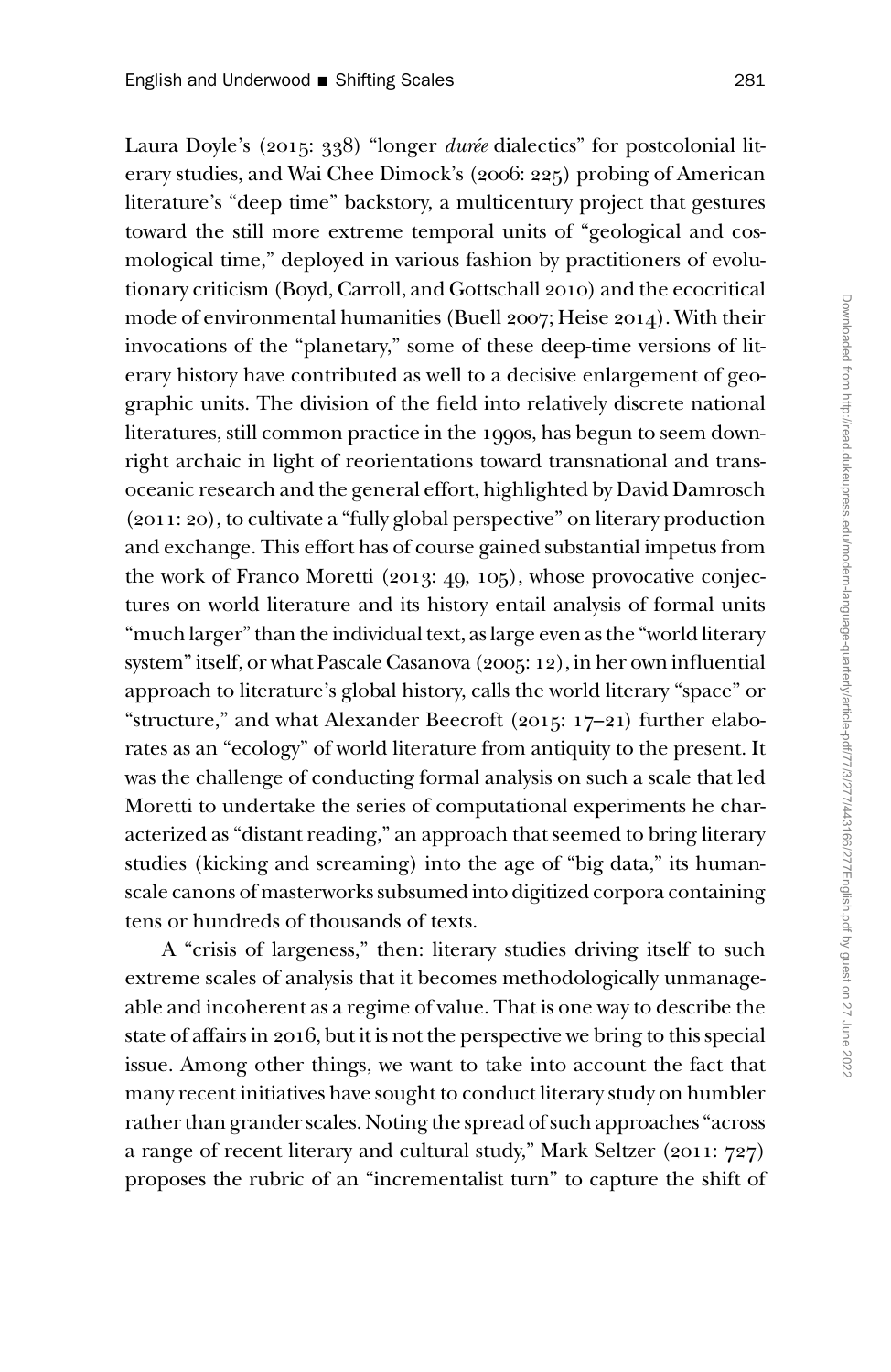attention and value "toward the minor and the scaled-down." As surveyed by Heather Love in this issue, the notion of incrementalism links such projects as Sianne Ngai's (2007: 6) effort in affect studies to revalue "minor and generally unprestigious feelings" with Lauren Berlant's (2011) affective probing of minor archives, art works, and genres in her scathing account of the historical present; Alex Woloch's (2003) work on the importance of"minor characters" in the novel; and the several strains of what Stephen Best and Sharon Marcus (2009) label "surface reading": among them Marcus's own method of "just reading," Timothy Bewes's (2010) "reading with the grain," and D. A. Miller's (2010: 126; 2003: 58) "too close reading" (close reading as"humbled . . . minoritized" practice). These developments are not simply reaction formations pushing back against the drive toward larger scales of literary analysis. They stand in a more complex relationship to that tendency, converging with it at numerous points. The rich critical literature that has sprung up around minor characters, for example, has been bolstered by quantitative computational analysis of what Woloch (2003: 13) calls the "character space." Because it relies on computationally generated quantitative information, this kind of work is too often thought of as committed to the scale of big data. But insofar as it involves close scrutiny of the individual words that make up a particular text, a network analysis of a Shakespeare play (Moretti 2011) or a Dickens novel (Sack 2013), or even Eric Bulson's  $(2014)$  computational book-history project "Ulysses by Numbers," bears as much affinity to traditional fine-toothed study of canonical works as it does to any program of "distant" reading. Here, as in many vectors of contemporary research, we find our discipline wrestling with both the macro and the micro, seeking better, often but not always quantitative ways to coordinate the one with the other. We are experiencing a much more concerted effort than occurred in the late twentieth century actually to recalibrate the entire analytic apparatus of literary study, bringing into view matters of concern both smaller and larger than those whose value we have been accustomed to recognize.

This process may seem to pose a disciplinary crisis in part because new ways of thinking about scale have typically been framed less as ideas than as technologies. "Digital humanities," in particular, is notoriously difficult to understand as an approach or a school of thought. We can, and probably should, define the phrase by pointing to specific academic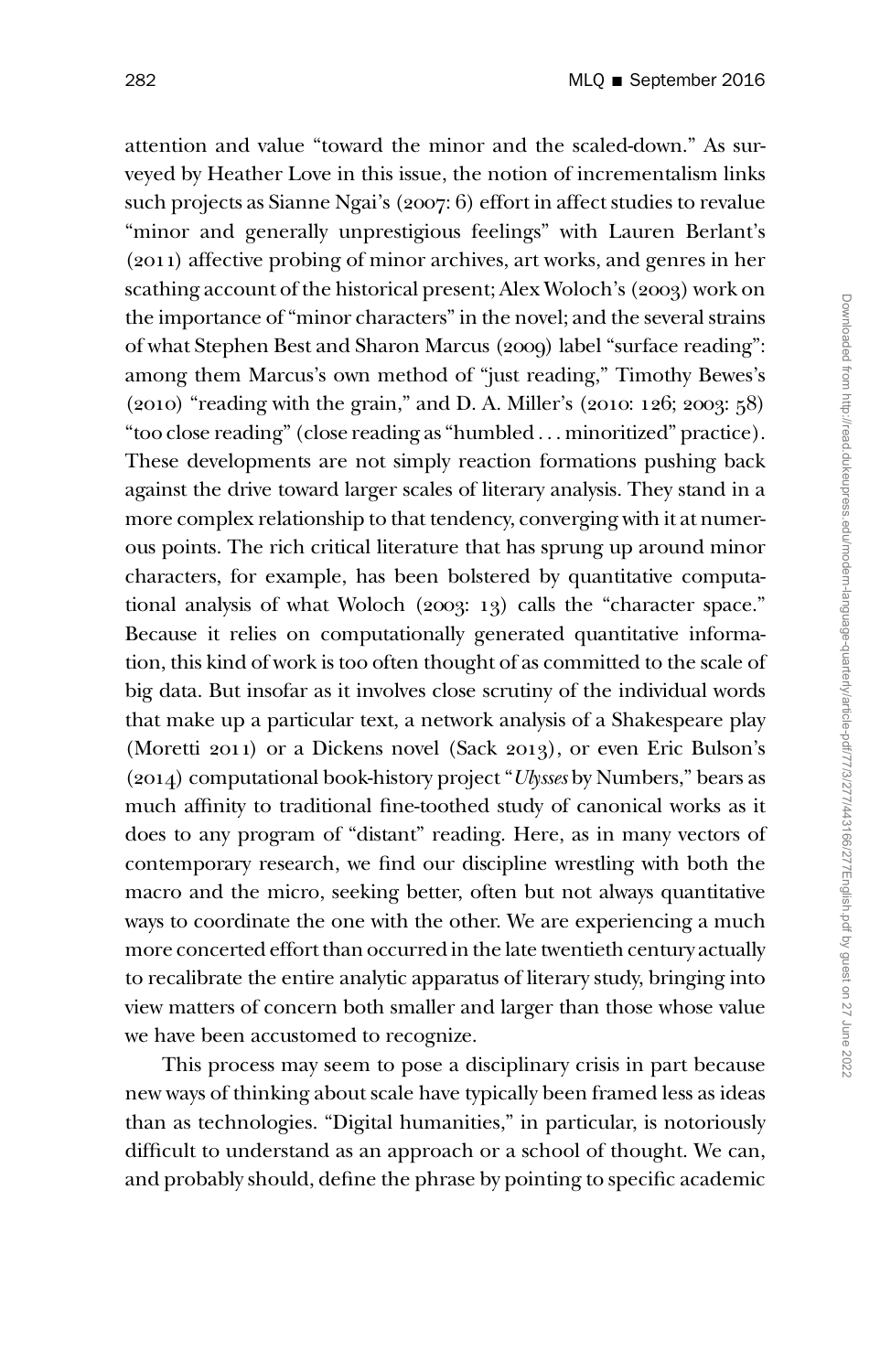networks (Kirschenbaum 2012). But on its face, the term unifies these diverse teams and projects by grounding them all in digital computers. The phrase big data likewise gestures less toward innovative ideas about literary inquiry than toward a set of things: spreadsheets, storage devices, digitized corpora. Terms like these make it easy to understand recent intellectual history as a confrontation between scholars and a collection of technological objects that have intruded on their meditation. "Algorithms," "data," and "tools" are often personified, more than half seriously, as historical actors or symbolic antagonists for the humanities (Marche 2012).

In reifying recent developments, technological metaphors also miss their historical specificity. There is nothing terribly new, after all, about data and algorithms as such. Databases and search algorithms were already quietly central to literary scholarship back in the 1990s. The important changes of the last decade are contained not in computers themselves but in a network of unexpected connections to human actors in other disciplines, and to the ideas they are advancing.

A wide array of disciplines is involved in this conversation about opportunities and challenges of scale. The new planetary geographies and temporalities of literary history, for example, are emerging—often in tandem with the most thoughtfully local, place-based forms of "microspection" (Cronin 2012)—from environmental studies, in which ecocriticism and the other strains of environmental humanities share intellectual space with the physical and biological sciences, the information sciences, politics, philosophy, economics, and the law. The essays in this issue do not range that widely, but their paths of interdisciplinary exchange are too various to proceed from any single source. What we would emphasize is the part played in this more fluid configuration of disciplines by sociology and other social sciences. Their increasing significance to literary studies is commonly effaced by popularizing accounts that reduce questions of scale to a confrontation between humanists and big data. In gesturing toward computer and information science, such accounts are not entirely wrong. Advances in those disciplines have indeed helped make the whole conversation possible. But few projects in literary studies (and only two essays in this issue) engage computer science directly. We suspect that recent advances in computer science have mattered for literary scholarship mostly in an indirect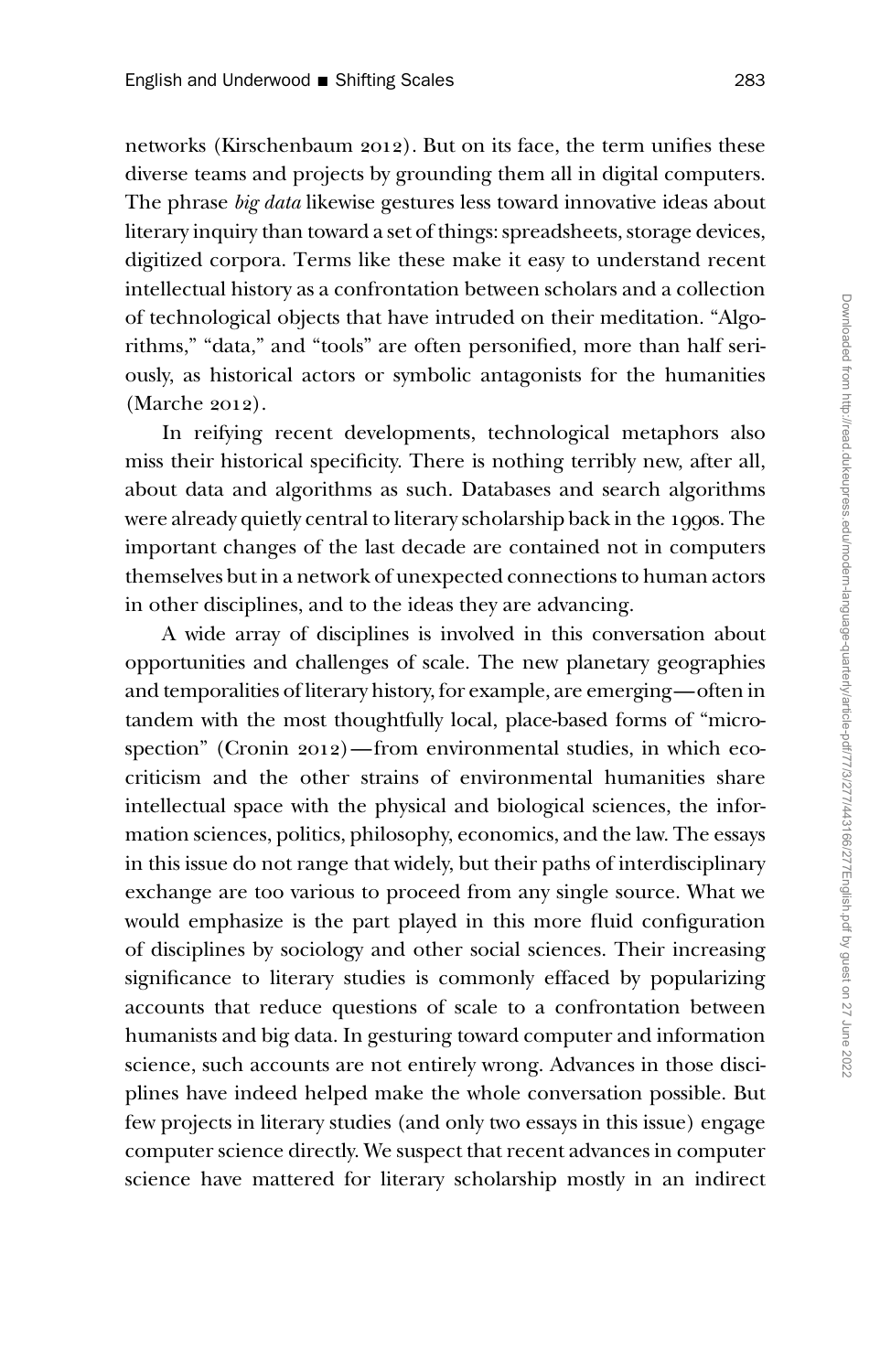fashion, by blurring the traditionally sharp boundary that separated us from the quantitative social sciences.

Literary scholars have conversed with social scientists, of course, for as long as the social sciences have existed. But for much of the twentieth century, literary scholars read social scientists to borrow their conclusions rather than their methods (English 2010: xiii–xiv). Concepts like "habitus" were useful in literary study; the (often quantitative) methods used to develop those concepts seemed less applicable. The subfield of stylistics was a lonely exception: an unusual zone of overlap where literary scholars borrowed quantitative methods from linguists. When computers first made waves in the humanities in the 1960s, they were adopted especially by literary scholars working in this tradition. Writers who want to trace a long, specifically humanistic genealogy for contemporary digital projects often emphasize their continuity with this precedent (Hockey 2004).

The continuity is real, but at this point it represents only one strand in a complex braid of connections, because the intellectual shifts of the last fifteen years have created a host of novel methodological exchanges between the humanities and the social sciences. In fact, it is increasingly difficult to know which discipline is borrowing methods from which. It may be more accurate to say that scholars from a wide range of backgrounds have converged on new research opportunities. An article written collaboratively by a literary scholar and a computer scientist may appear in a special issue of a journal edited by sociologists, along with articles by historians and political scientists (see, e.g., Jockers and Mimno 2013, in Mohr and Bogdanov 2013). Although all these researchers have been drawn together by new methods that involve numbers, the effect has not necessarily been to increase the weight of the things we used to call "quantitative evidence." On the contrary, new methods have often allowed social scientists to rely more heavily than they are accustomed to on unstructured text (Grimmer and Stewart 2013). So while literary scholars perceive this exchange as tugging them in the direction of social science, social scientists are having the converse experience. In fact, a trio of sociologists has invoked the literary theory of Kenneth Burke to explain the "computational hermeneutics" they see emerging (Mohr, Wagner-Pacifici, and Breiger 2015).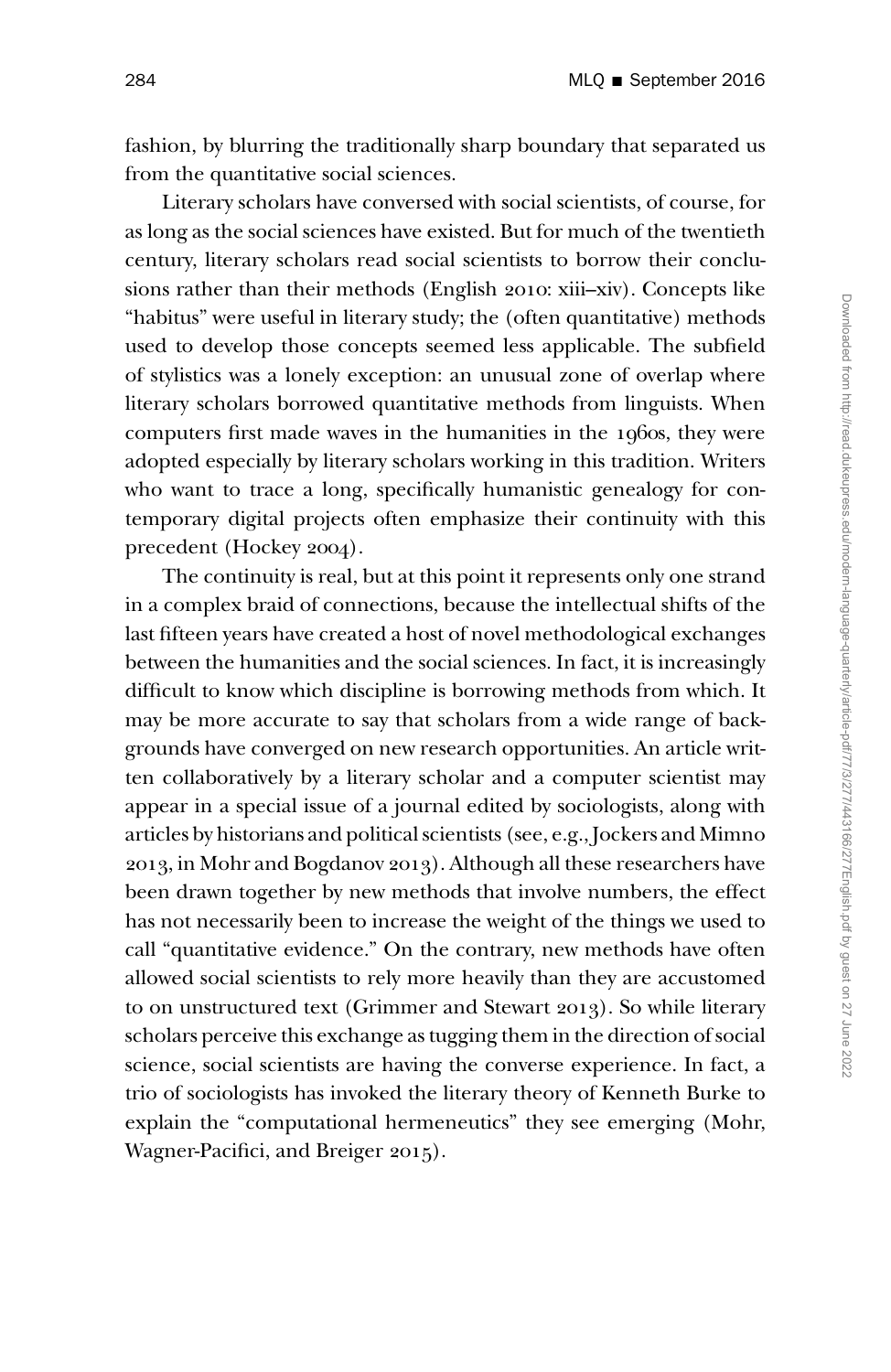A full history of this conversation would need to describe a series of intellectual and social changes that made it possible. New sources of evidence are one factor. The rise of Google Books in 2004, for instance, created an opportunity for literary study roughly parallel to the opportunities that social media have created for sociologists ( Jones 2014: 8; Savage and Burrows 2007). These developments are very much in the public eye and tend to reinforce the perception that recent intellectual history is fundamentally a story about technological change. It is not entirely a false perception: Twitter and Google Books are, indeed, massive new institutions brought into being by the Internet. But the story has other dimensions equally important for scholarship, less widely publicized, and based on conceptual rather than strictly technological advances. The border between the humanities and the social sciences is becoming easier to traverse not just because we have more data now but because quantitative methods themselves have changed.

In the twentieth century statistical models were best suited to describing relations among a few variables. Such models could express a correlation between health and parental income, say, but could do little with a novel (or even a policy brief). Sociologists did often try to use text to produce quantitative evidence, but their methods of "content analysis" required a researcher to define a checklist of topics in advance ("race," "voting and elections," "health and medicine," etc.) and were for that reason usually limited to representing a document's explicit conceptual content.

The methods now spreading through the social sciences and humanities represent text at a lower linguistic level, using a larger number of variables. The flexibility of this strategy has encouraged social scientists to aspire beyond the merely "semantic" meaning of their sources toward a "poetic" level of interpretation that reflects kinds of meaning implicit in a text's formal and stylistic dimensions (Mohr, Wagner-Pacifici, and Breiger 2015). How effectively that aspiration can be realized is still open to debate. But in any case literary scholars may be interested to know that these methods have a philosophical foundation that can be engaged and critiqued.

The phrase *big data* tends to suggest that scholars are discussing a purely technical advance, facilitated perhaps by bigger disks or faster computers. From that assumption it is an easy step to the conclusion that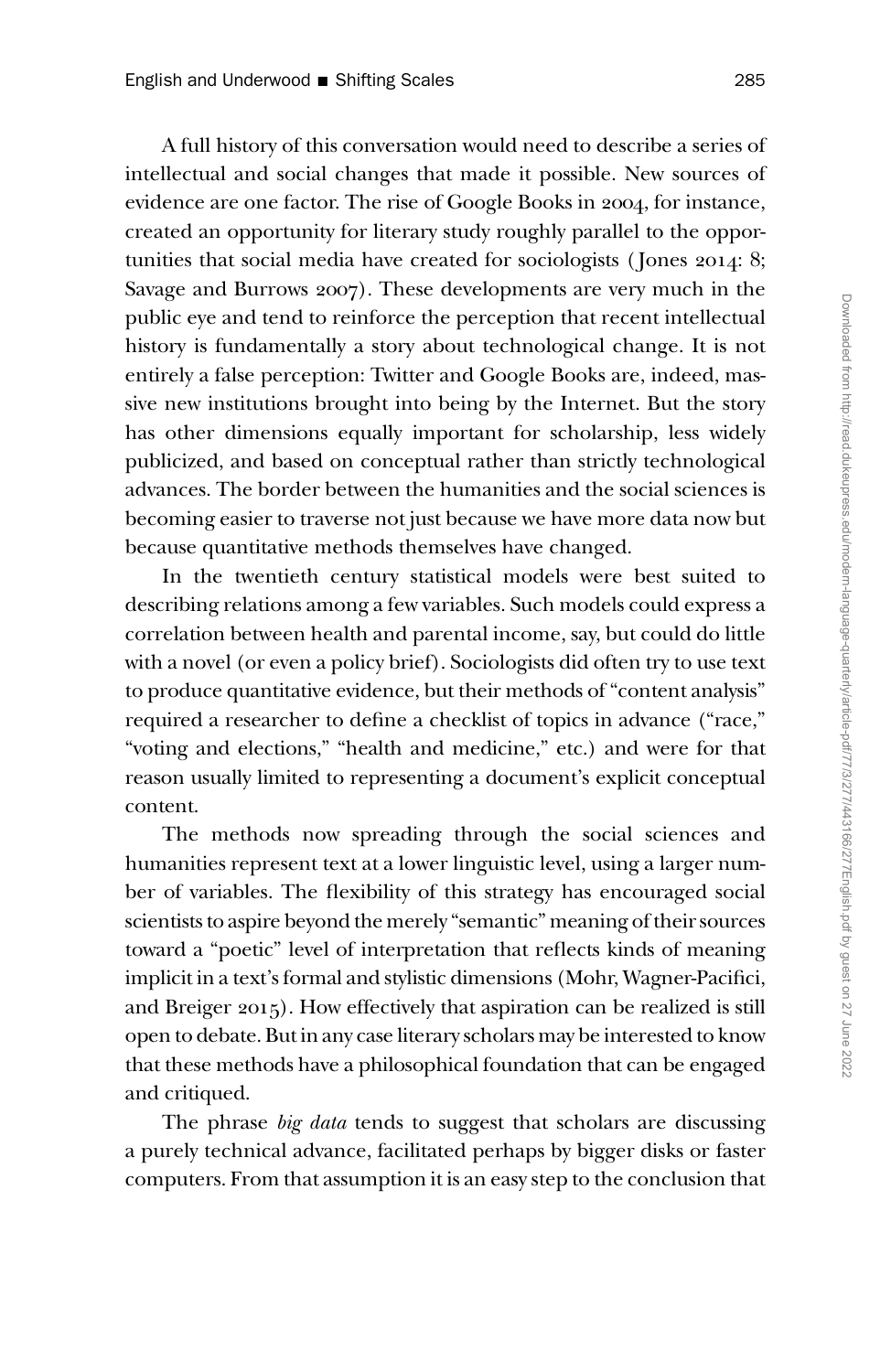quantitative methods are untheorized, or pit raw data against theory, as an article in Wired notoriously claimed (Anderson 2008). The truth is closer to the reverse. The quantitative advances that might matter for humanists had little to do with supercomputers. They emerged instead from forms of epistemological reflection that we would find familiar—if scientists didn't tend to express their epistemological reflections mathematically. Late twentieth-century quantitative models were limited to a few variables, for instance, not because the era's computers couldn't handle more but because models with too many variables succumbed to a form of false precision called "overfitting." A model with more variables than data points can effectively memorize the location of every point, so its explanation seems to fit the data perfectly. But if you present the model with new examples, it may not describe them well at all. It hasn't learned anything generalizable. Researchers in machine learning grappled with this problem by trying to understand what it means to generalize from evidence (Kulkarni and Harman 2011; Vapnik 1999). That inquiry fostered a "new culture" of modeling (Breiman 2001)—a culture that learned to adjust the blurriness of models and test them by asking whether they could generalize from one subset of evidence to another. Statistical methods can grapple with complex textual evidence today not because computers are faster but because human beings have thought carefully about the ways that these models do or don't represent the world.

The value of these methods for literary scholars still needs to be demonstrated, and this will not be an easy task. Although social scientists may see new methods as a step toward the "full hermeneutic complexity and nuance" of their texts (Mohr, Wagner-Pacifici, and Breiger 2015), they are still (by literary standards) incapable of capturing the subtleties of any single work. While our discipline is now more than ever open to experimenting with large-scale analysis, most such experiments will continue to place high value on information gleaned from close reading of individual texts. Even literary historians who contemplate extremely long timelines will tend to default to the logic of the case study, illustrating general trends through rich description of selected particulars. As James Chandler (1998) shows, this approach to history is one of our most enduring orthodoxies. There is little likelihood that particularized case studies and close readings will lose their place of high privilege in the discipline anytime soon.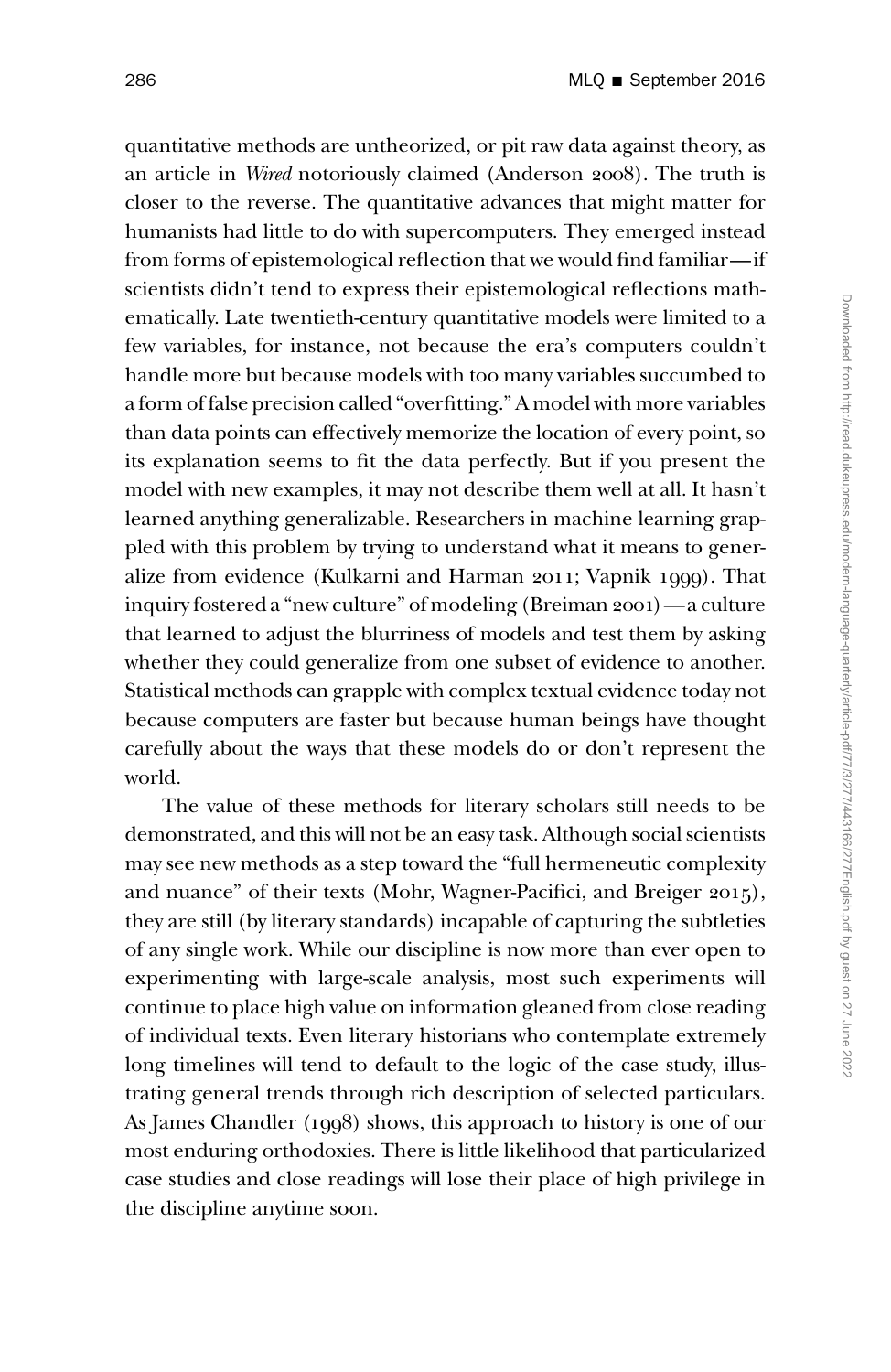Quantitative methods stand to contribute most to literary studies when they complement these older practices, filling in scales of description or kinds of interpretive insight that a selection of case studies can miss. Numbers have long been useful for this reason in book history (Altick 1957; St Clair 2004). But that inquiry, of course, focuses on books as objects, seeking historical tendencies in such things as circulation figures or numbers of editions. Is it possible to reveal similar macroscopic trends through quantitative analysis of literary works themselves? This is a philosophical question about what numbers can or cannot achieve but also, more important, a substantive question about existing accounts of literary history. Case studies will need to be complemented by quantitative surveys only if there are actually significant patterns in literary history that scholars have failed to describe. On that question the jury is still out, but one recurring argument in the essays gathered here is that our existing methods do have large blind spots.

New methods, finally, also raise questions about rhetorical effectiveness. Many heuristics that were useful in the research process become encumbrances in the limited space of an article. Truth be told, almost all literary scholars are already applying complex quantitative methods to language when using search engines for discovery. But we suppress that aspect of our research when we describe it. This creates some distortion: the five examples supporting your thesis would be less impressive if you mentioned that they were culled from a population of fifty thousand. But rhetorically, suppression of detail is often the right choice. Our histories of the sonnet form would lose their compressed energy if we had to interrupt ourselves to explain search algorithms. These rhetorical limits pose a challenge for any project exploring literary history on a macroscopic scale, because large scales of description create large numbers of loose ends. But rhetorical compression will pose a particularly severe test for writers who need to unpack unfamiliar methods. Social scientists may be satisfied with accuracy, but literary-critical arguments fail if they fall beneath disciplinary standards of *sprezzatura*. For this reason above all, it is risky to lean heavily on complex methods drawn from other disciplines. It is possible that the empirical methods that matter most for literary scholars will continue to be the simpler forms of counting that have already proved themselves in book history and the sociology of reading (Radway 1984), perhaps assisted by computers but not unduly encumbered by them.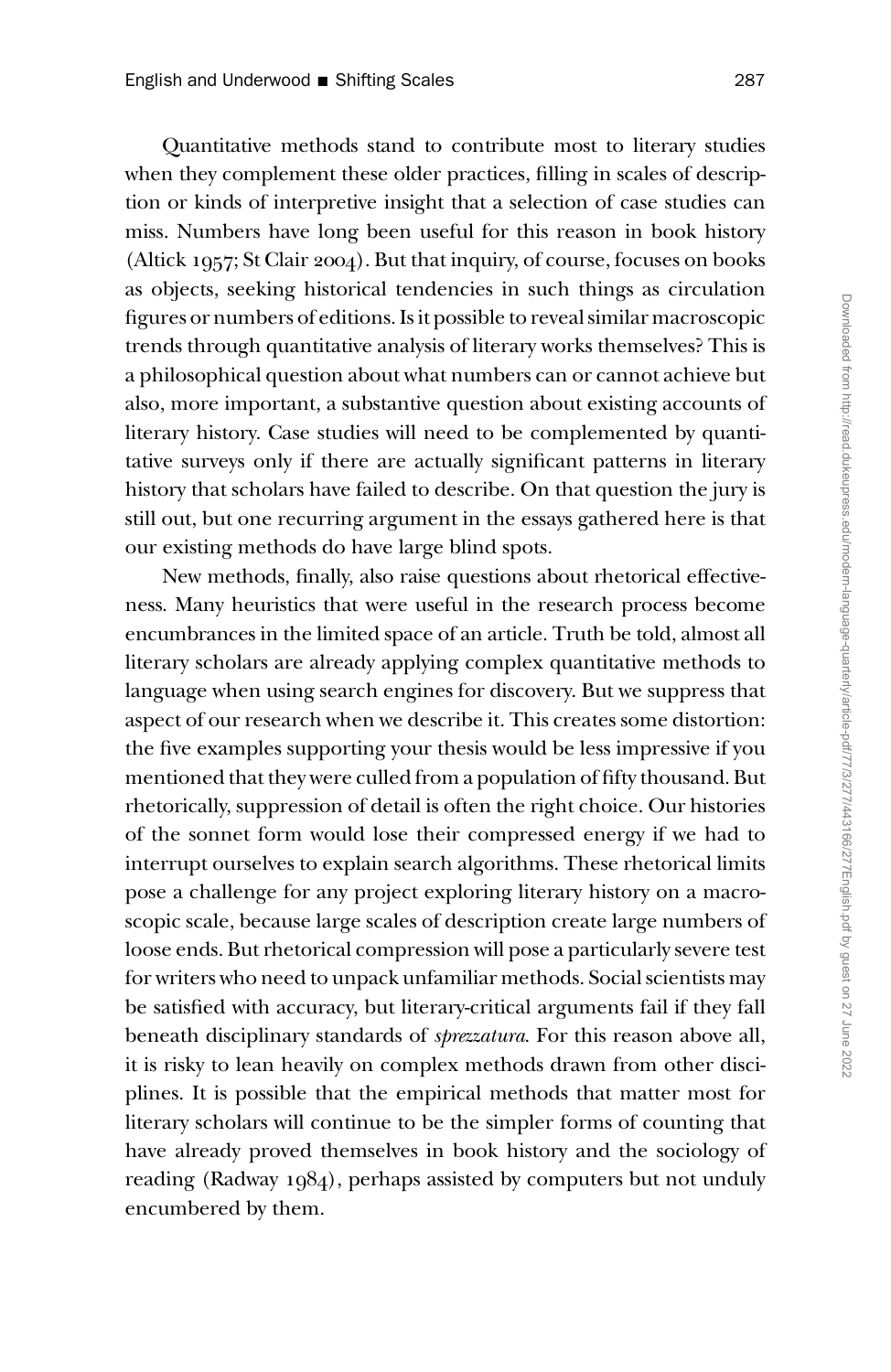In short, there are new approaches to scale that extend across a spectrum from book history to cultural sociology to practices of statistical modeling shaped by machine learning. There are valid reasons to doubt that the more recondite methods will be widely adopted in literary studies. But our skepticism should at least be based on an informed understanding of new ideas, and aimed roughly in their direction. The temptation to describe a grand cultural struggle between the humanities and the sciences is strong, and humanists' sources of information about science are often out of date. As a result, arguments that purport to critique new methods are often trained in reality at intellectual positions occupied by Karl Popper (1934). Bernhard Rieder and Theo Röhle (2012: 72) speak for many sympathetic but concerned observers, for instance, in worrying that computers may be attractive because they appeal to an old fantasy about"'mechanical objectivity'—the belief that the production of knowledge had to be purged entirely from subjective judgement." That would certainly be an odd premise for humanists to adopt. But it is also a premise that could not long survive contact with contemporary practices of computational modeling—which insist, for instance, on Bayesian priors, subjective beliefs that precede observation and are "updated" rather than falsified by new evidence. Unfortunately, disciplines have Bayesian priors about each other that get updated very slowly. Some scientists still believe that the humanities exist to uphold correct grammar, and some humanists still associate any use of numbers with a long-outdated positivism.

Anxieties about interdisciplinary influence can be more nuanced, admittedly, than this summary suggests. Critics who acknowledge that the sciences have developed their own sort of hermeneutic subtlety may nevertheless worry that the subtlety will be lost in translation if quantitative methods are adopted too enthusiastically by other disciplines. (This is roughly the warning that Rieder and Röhle provide, and it is of course valid: scholars should borrow only methods that they genuinely understand.) Other writers suggest that "the cultural authority of digital technology" (Drucker 2012: 85) will make any borrowing of quantitative methods a slippery slope, infecting the humanities with alien premises impossible to contain once allowed in. These concerns are fundamentally predictions, and it is difficult to prove or disprove claims about the future. Perhaps the only way to reply to this dark prediction is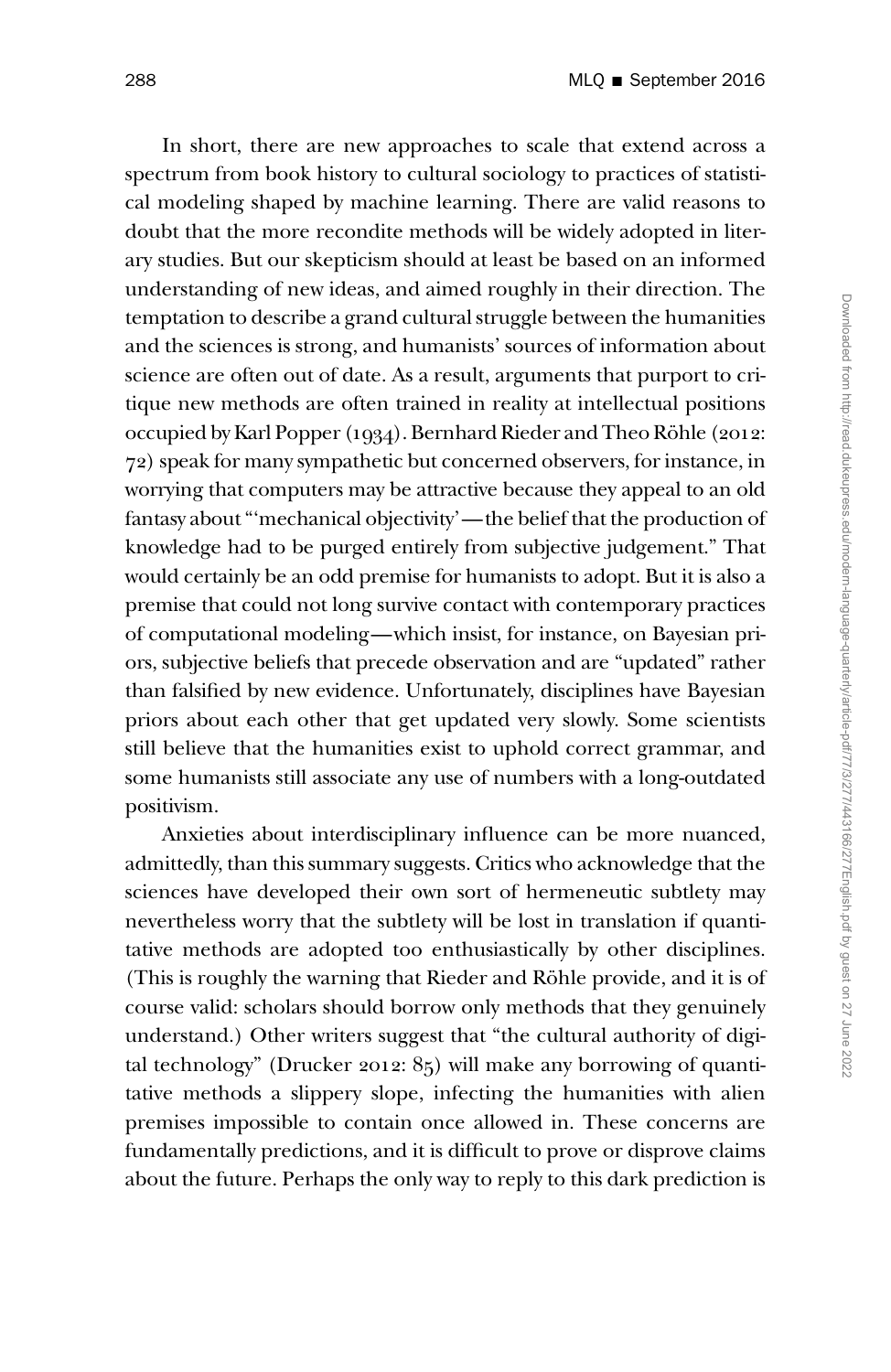to dramatize an alternate future, where quantitative methods have a place at the table in literary study—facilitating, especially, conversations with social science—without occupying all the places at the table or devaluing the interpretive strengths of other methods.

That vision—not of one discipline in crisis but of several in conversation—is what we try to exemplify in this special issue. All the essays grapple with the relation between scale and value in literary history. While nearly all of them develop points of contact with sociology, they ply different interdisciplinary trade routes and discover different analytic challenges. To provide a context for these present-day rethinkings of scale, Sharon Marcus offers a detailed description of one of the early and most prestigious works of literary history, Erich Auerbach's Mimesis (1953). Calling Auerbach the "Alice in Wonderland" of literary studies, Marcus explains his ability to "[vault] from the tiny to the gigantic and back again" as the product of an interlocking set of "critical techniques" derived in part mimetically, from literary works themselves. Mimesis, Marcus argues, has retained its high value in literary studies and warrants our special consideration today because it models a strategy, at once intricately technical and intrinsically literary, for managing difficult but necessary relays between the small scales of description and the extended scales of interpretation.

Several essays also address the question of who acquires prestige in the literary world and how this fundamental form of value is adjudicated and distributed. Ted Underwood and Jordan Sellers use machine learning to compare two sets of texts drawn from a digitized corpus of tens of thousands of volumes of nineteenth- and early twentieth-century English-language poetry: a "prestige" set representing volumes that attained a relatively high level of critical regard and a comparison set representing volumes mostly ignored by the cultural elites. The startling success of their algorithmic model in predicting which works were favored by critics across the entire historical span of the corpus leads Underwood and Sellers to conclude that the standards governing literary distinction may be far more stable over time than historians and sociologists of literature usually imagine.

Hoyt Long and Richard Jean So use a computational model not to capture the bases of critical distinction generally but to home in on one particular mode of writing that acquired special value during one period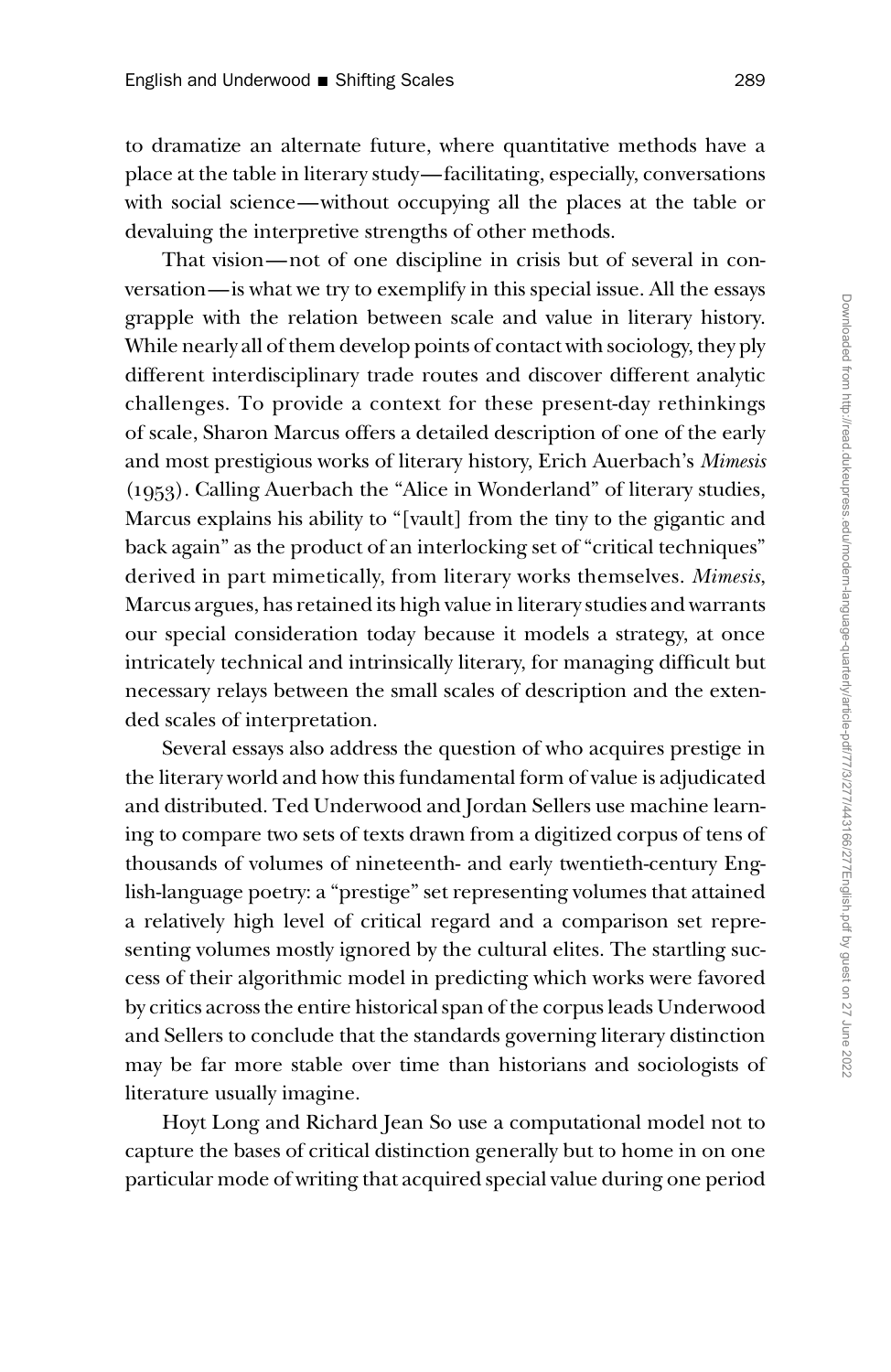of time. The object of their inquiry is stream of consciousness, which in the aftermath of European high modernism came to be seen as a marker of the more advanced literatures in the world literary system. Astonishingly, Long and So's algorithm transcends the cultural and linguistic gaps between novels in English and in Japanese. Thus they can perform a comparative historical analysis whose contours confirm Moretti's "wave" model of world literary dispersion. But their analysis also discovers within this wavelike pattern a significant margin of indeterminacy and variance. World literature, they argue, is a product of "turbulent flow," a lively interplay of structure and variance that new computational models are ideally suited to explore.

In comparison with the two essays that precede it, Günter Leypoldt's contribution offers a more guardedly quantitative approach to the social distribution of literary prestige. Taking the works of Walter Scott and Toni Morrison as case studies, he tracks these works' unfolding "social lives": their rising and falling positions in the various spaces where literature is made use of and acquires its cultural traction. Leypoldt's sociological model of the literary field opens up a terrain of "public relevance" in between the zones of critical esteem and commercial success, positing at the same time a new, cultural-sociological scale of literary analysis in between the microhermeneutics of close reading and the macrostatistics of quantitative book history.

Focusing on the recent history of the novel, James F. English confronts different obstacles to the quantitative study of prestige and commerce: copyright law makes it difficult to gather and share large data sets, and the output of the publishing industry now dwarfs even the largest available corpora. His essay highlights a further problem as well: one of the most consequential developments on the field of contemporary fiction—a dramatic revaluation along the axes of both status and money—pivots around a particular feature of the novel, temporal setting, that has thus far eluded algorithmic detection. English's argument is not that scholars of contemporary literature should disdain quantitative methods but that—for some research problems, at least—we need to build quantitative sociological models on a "'middling' scale," large enough to capture statistically meaningful tendencies of the field as a whole but small enough to be constructed without heavy reliance on computation.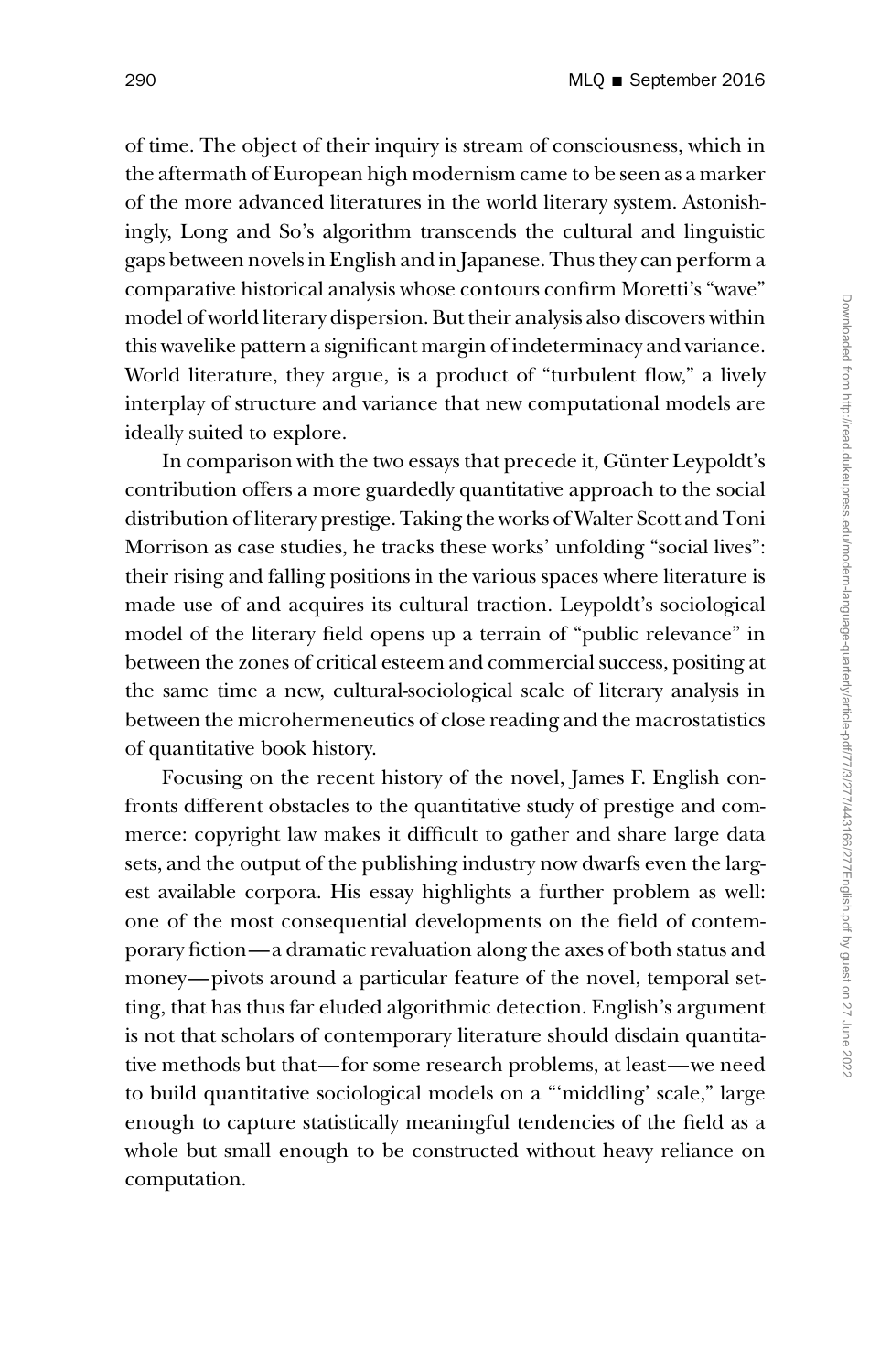Heather Love steers toward a still finer scale of analysis, revisiting debates in which the most closely observed and minutely detailed modes of social description—whether in realist literature or in interactionist sociology—have been dismissed as "small change," incapable of addressing larger concerns of politics, power, and "the injustices of the world." Love reads Claudia Rankine's *Citizen* as an exemplary work in which an "attention to the microscale" reminiscent of Erving Goffman's observational sociology proves its value (contra Goffman) as a "political resource." Through her meticulous accounts of microaggression, Rankine not only draws the smallest acts of everyday racism across the threshold of visibility but locates them as "point[s] of articulation in a larger circuit of violence." *Citizen* thus models a politically enabling partnership of microsociological practice with literary realism and the documentary lyric.

Finally, Mark McGurl considers a newly dominant institutional agent of literary production: the unprecedentedly large-scale amalgamation of retailer, publisher, library, book club, and literary review that is Amazon.com Inc. Focusing on Amazon's customer-driven business model and especially on its Kindle Direct Publishing division, McGurl here extends his ongoing project of literary sociology, positing "the Age of Amazon" as "a possible successor-formation to the Program Era," a new structure for harnessing the impulse to literary creativity on a mass scale. The rearrangements that Amazon is effecting in America's popular creative culture involve radically new terms of commerce, of course, and new standards of authorial success. But McGurl sees the Age of Amazon as ultimately conserving the presumed relationship between literary value and the longest spans of time, renewing, for authors of the present, the ancient aspiration to "immortality."

Though these essays share an openness to sociological thinking and a particular concern with matters of scale and quantity, only a few deploy quantitative methods or rely on numbers as such. None of them argues that one can represent literary history only by assembling the largest possible collection of texts in order to cover the past exhaustively. Instead, these essays all rely on some kind of sampling strategy, ranging from a single case study to a selection of several hundred or several thousand volumes. Although operating on very different scales, they are in that sense engaging the problem of scale in parallel ways.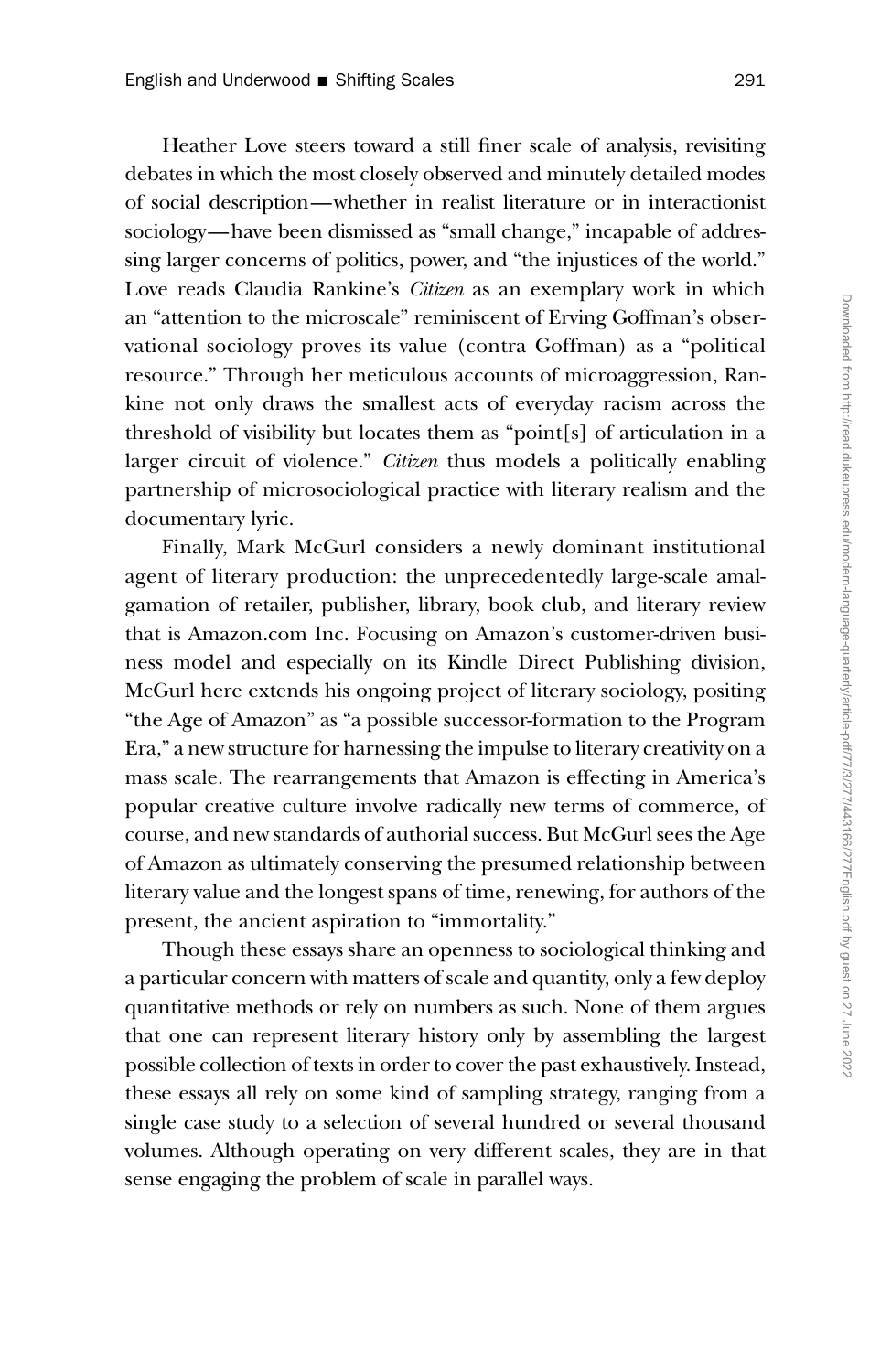In other words, although these essays rely on different methods and express different opinions, we do not present them primarily as a debate that dramatizes a clash between incompatible (close or distant, deep or surficial) approaches to reading—yet another skirmish in the "reading wars" (Hensley 2012). We would emphasize, instead, a continuity that underlies their methodological diversity. Different scales of literary analysis do require different methods, but if those scales of analysis are inquiring about different aspects of a single social process, there is no reason why the methods should be incompatible. Long-term trends will often make sense only after they are illuminated by local histories; a statistical model, conversely, may reveal a pattern that connects close readings of widely separated passages. We don't mean to imply that every work of literary history should practice all these methods at once. Constraints of space, not to mention time, make that impossible. But we do mean that it is now possible to leave the reading wars behind, accept the coexistence of different approaches to literary history, and move forward to a stage of this conversation where we ask how different approaches can be productively combined.

James F. English is John Welsh Centennial Professor of English at the University of Pennsylvania, where he directs the Penn Humanities Forum and the Price Lab for Digital Humanities. He is author of The Economy of Prestige: Prizes, Awards, and the Circulation of Cultural Value (2005) and The Global Future of English Studies (2012).

Ted Underwood is professor of English at the University of Illinois at Urbana-Champaign and author, most recently, of Why Literary Periods Mattered: Historical Contrast and the Prestige of English Studies (2013). His essay "Historical Difference as Immortality in the Mid-Nineteenth-Century Novel" appeared in the December 2002 issue of MLQ.

## References

- Altick, Richard D. 1957. The English Common Reader. Chicago: University of Chicago Press.
- Anderson, Chris. 2008."The End of Theory: The Data Deluge Makes the Scientific Method Obsolete." Wired, June 23. [www.wired.com/2008/06/pb-theory.](www.wired.com/2008/06/pb-theory)
- Beecroft, Alexander. 2015. An Ecology of World Literature: From Antiquity to the Present Day. London: Verso.
- Berlant, Lauren. 2011. Cruel Optimism. Durham, NC: Duke University Press.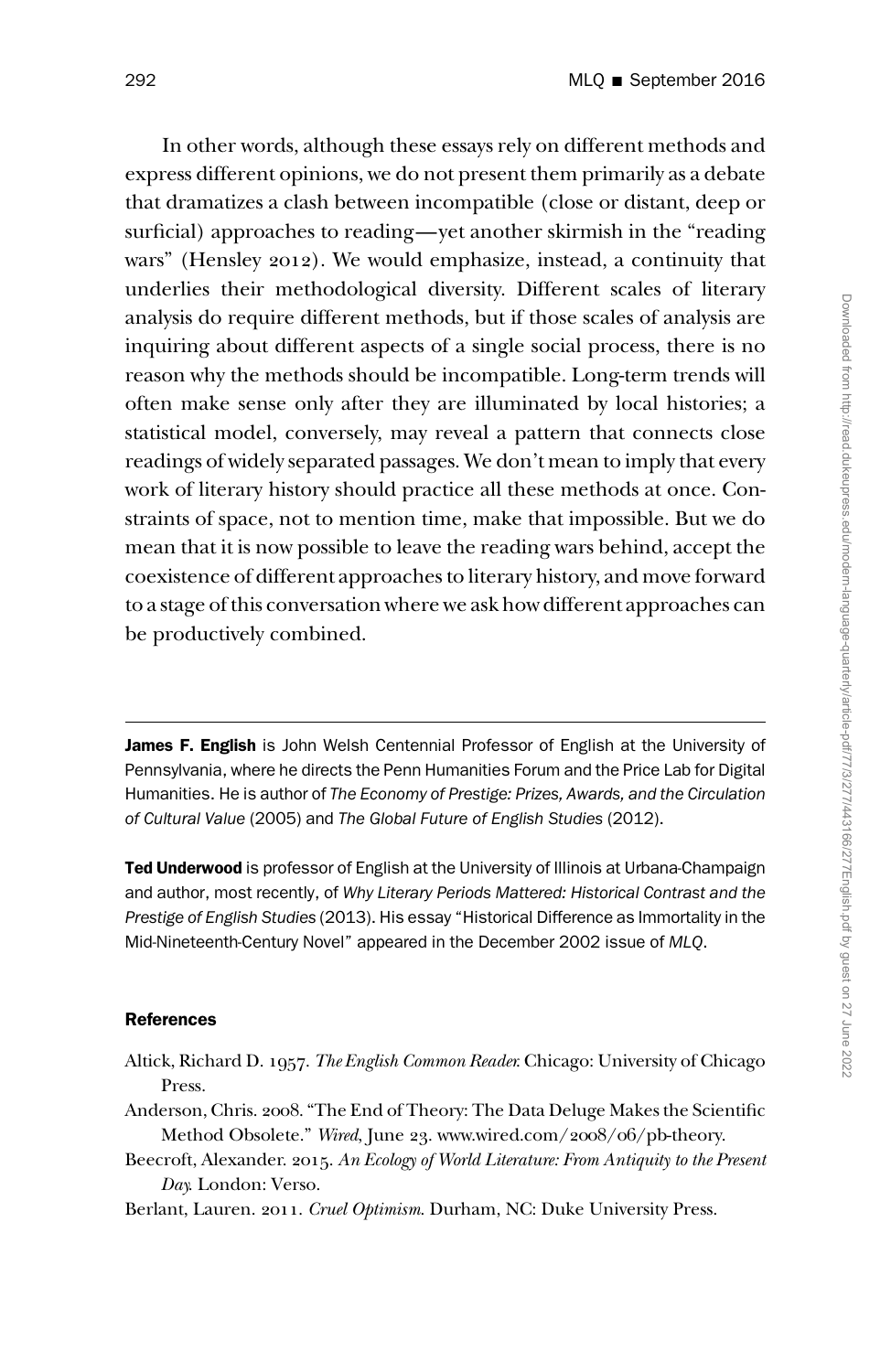- Best, Stephen, and Sharon Marcus. 2009. "Surface Reading: An Introduction." Representations, no. 108: 1–21.
- Bewes, Timothy. 2010. "Reading with the Grain: A New World in Literary Studies." differences 21, no. 3: 1-33. DOI:10.1215/10407301-2010-007.
- Boyd, Brian, Joseph Carroll, and Johnathan Gottschall. 2010. Evolution, Literature, and Film. New York: Columbia University Press.
- Breiman, Leo. 2001. "Statistical Modeling: The Two Cultures." Statistical Science 16, no. 3: 199–231. projecteuclid.org/euclid.ss/1009213726.
- Brooks, Cleanth, and Robert Penn Warren. 1976 (1938). Understanding Poetry. 4th ed. Boston: Wadsworth.
- Buell, Lawrence. 2007. "Egoblast Affects: The Emergence of U.S. Environmental Imagination on a Planetary Scale." In Shades of the Planet: American Literature as World Literature, edited by Lawrence Buell and Wai Chee Dimock, 227–48. Princeton, NJ: Princeton University Press.
- Bulson, Eric. 2014. "Ulysses by Numbers." Representations, no. 127: 1–32. DOI: 10.1525/rep.2014.127.1.1.
- Casanova, Pascale. 2005. The World Republic of Letters, translated by M. B. DeBevoise. Cambridge, MA: Harvard University Press.
- Chandler, James. 1998. England in 1819: The Politics of Literary Culture and the Case of Romantic Historicism. Chicago: University of Chicago Press.
- Cronin, Michael. 2012. The Expanding World: Towards a Politics of Microspection. Alresford: Zero.
- Damrosch, David. 2011. "Hugo Metzl and the Principle of Polyglotism." In The Routledge Companion to World Literature, edited by Theo D'haen, David Damrosch, and Djelal Kadir, 12–20. New York: Routledge.
- Dimock, Wai Chee. 2006. "Scales of Aggregation: Prenational, Subnational, Transnational." American Literary History 18, no. 2: 219–28.
- Doyle, Laura. 2015. "Inter-imperiality and Literary Studies in the Longer Durée." PMLA 130, no. 2: 336-47.
- Drucker, Johanna. 2012. "Humanistic Theory and Digital Scholarship." In Debates in Digital Humanities, edited by Matthew K. Gold, 85-95. Minneapolis: University of Minnesota Press.
- English, James F. 2010. "Everywhere and Nowhere: The Sociology of Literature after 'the Sociology of Literature.'" New Literary History 41, no. 2: v-xxiii.
- Felski, Rita. 2008. Uses of Literature. Oxford: Wiley-Blackwell.
- 2011. "Context Stinks!" New Literary History 42, no. 4: 573-91.
- Greenblatt, Stephen. 1997. "The Touch of the Real." Representations, no. 59: 14–29.
- Grimmer, Justin, and Brandon M. Stewart. 2013. "Text as Data: The Promise and Pitfalls of Automatic Content Analysis for Political Texts." Political Analysis 21, no. 3: 267–97.
- Hayot, Eric. 2013. "Scale, Data, and World Literature." erichayot.org/wp-content /uploads/2013/11/scaledata.pdf (accessed March 17, 2016).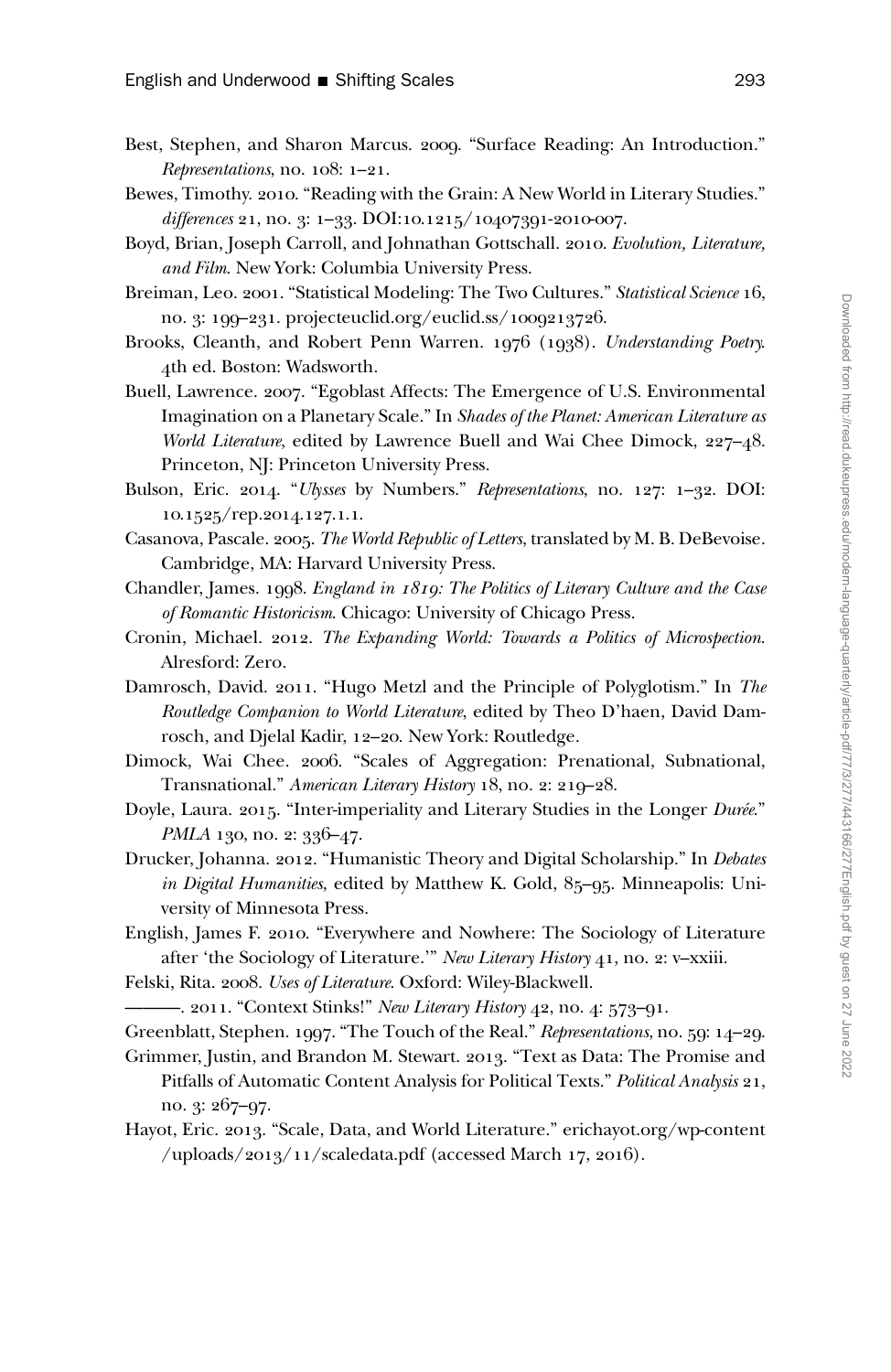- Heise, Ursula K. 2014."Comparative Literature and the Environmental Humanities." 2014–2015 Report on the State of the Discipline of Comparative Literature. American Comparative Literature Association. March 9. stateofthediscipline .acla.org/entry/comparative-literature-and-environmental-humanities.
- Hensley, Nathan K. 2012. "Figures of Reading." Criticism 54, no. 2: 329–42.
- Hockey, Susan. 2004. "The History of Humanities Computing." In A Companion to Digital Humanities, edited by Susan Schreibman, Ray Siemens, and John Unsworth, 3–19. Oxford: Blackwell.
- Jameson, Fredric. 1981. The Political Unconscious: Narrative as a Socially Symbolic Act. Ithaca, NY: Cornell University Press.
- Jockers, Matthew, and David Mimno. 2013. "Significant Themes in Nineteenth-Century Literature." Poetics 41, no. 6: 750–69.
- Jones, Steven E. 2014. The Emergence of the Digital Humanities. New York: Routledge.
- Kirschenbaum, Matthew. 2012. "Digital Humanities As/Is a Tactical Term." In Debates in Digital Humanities, edited by Matthew K. Gold, 415–28. Minneapolis: University of Minnesota Press.
- Kulkarni, Sanjeev, and Gilbert Harman. 2011. An Elementary Introduction to Statistical Learning Theory. Hoboken, NJ: Wiley.
- Liu, Alan. 2008. Local Transcendence: Essays on Postmodern Historicism and the Database. Chicago: University of Chicago Press.
- Marche, Stephen. 2012. "Literature Is Not Data: Against Digital Humanities." Los Angeles Review of Books, October 28. lareviewofbooks.org/essay/literature-is -not-data-against-digital-humanities.
- Miller, D. A. 2003. Jane Austen, or the Secret of Style. Princeton, NJ: Princeton University Press.

——. 2010. "Hitchcock's Hidden Pictures." Critical Inquiry 37, no 1: 106-30.

- Mohr, John, and Petko Bogdanov, eds. 2013. "Topic Models and the Cultural Sciences." Special issue, Poetics 41, no. 6.
- Mohr, John, Robin Wagner-Pacifici, and Ronald L. Breiger. 2015. "Toward a Computational Hermeneutics." Big Data and Society, July–December, 1–8. bds .sagepub.com/content/2/2/2053951715613809.
- Moretti, Franco. 2011. Network Theory, Plot Analysis. May 1. Stanford Literary Lab Pamphlet Series. litlab.stanford.edu/LiteraryLabPamphlet2.

Ngai, Sianne. 2007. Ugly Feelings. Cambridge, MA: Harvard University Press.

- Popper, Karl. 1934. Logik der Forschung: Zur Erkenntnistheorie der modernen Naturwissenschaft. Tübingen: Siebeck.
- Radway, Janice. 1984. Reading the Romance. Chapel Hill: University of North Carolina Press.
- Richards, I. A. 1929. Practical Criticism. London: Kegan Paul.
- Rieder, Bernhard, and Theo Röhle. 2012. "Digital Methods: Five Challenges." In Understanding Digital Humanities, edited by David M. Berry, 67–84. Basingstoke: Palgrave.

<sup>———</sup>. 2013. Distant Reading. London: Verso.